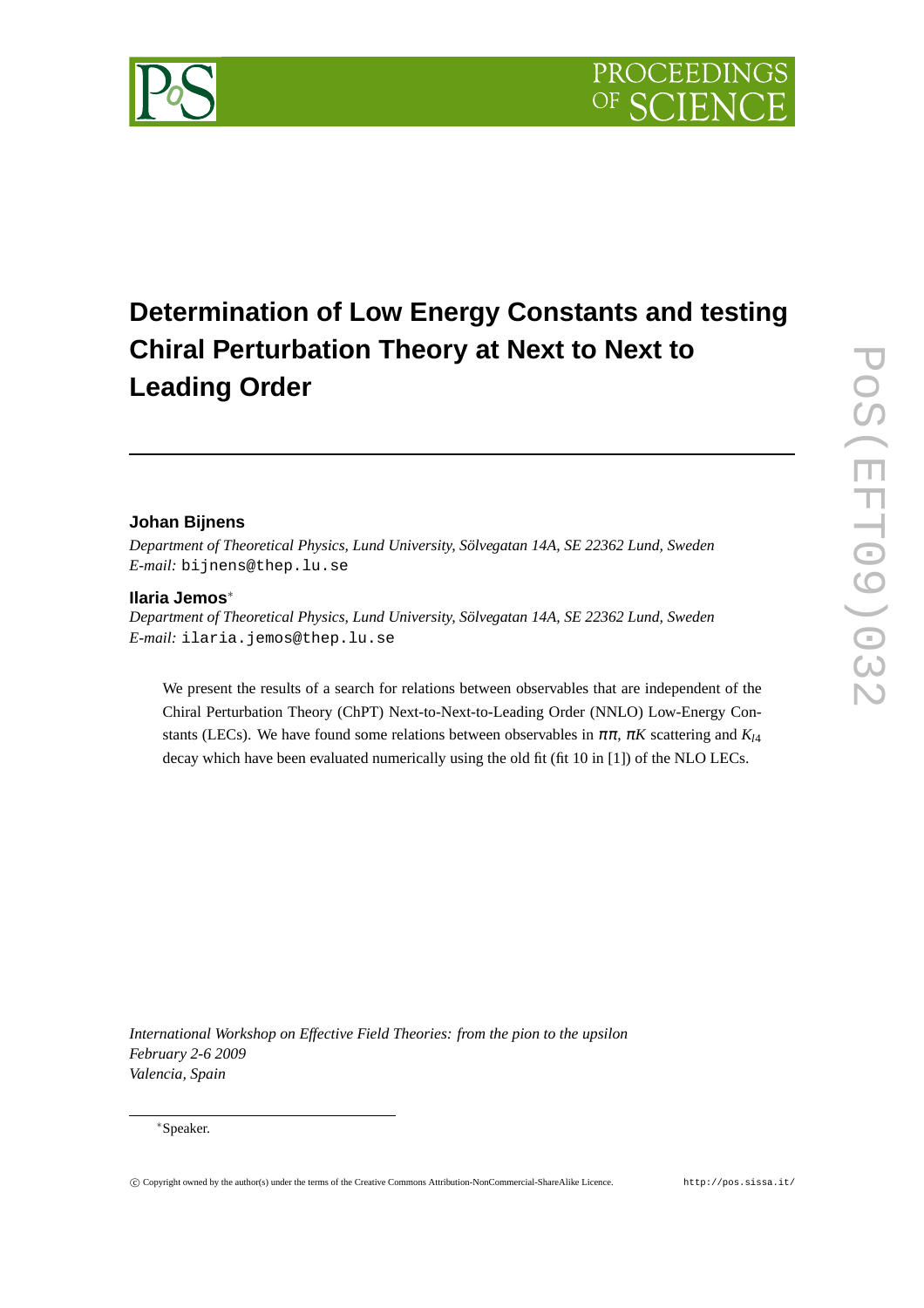# **1. Introduction**

As pointed out in many talks in this conference one of the major problems of ChPT is the determination of the LECs. This is an issue that has to be solved if we want a complete predictive theory and to check its convergence. Furthermore, since the LECs encode the dynamics of the underlying theory QCD, they can in principle provide us with more information on it as well.

On the other hand, chiral symmetry imposes no constraints on the values of the coupling constants, thus we need to perform a fit for their determination. This is a rather difficult task for different reasons.

First of all, going to higher order in the chiral expansion the number of independent operators allowed by the symmetries in the Lagrangians, and therefore the number of coupling constants to estimate, increases. E.g., in  $SU(3)$  ChPT up to NNLO, the following LECs appear: 2 in  $\mathcal{L}_2$  $(F_0, B_0)$ ,  $10 + 2$  in  $\mathcal{L}_4(L_i, H_i, S)$  and  $90 + 4$  in  $\mathcal{L}_6(C_i)$ s.

Moreover these constants are strongly correlated. As a matter of fact since at order  $p^6$  typically many *Li*s contribute to particular processes, their determination entangles different processes. As a result, an estimate of an order *p* <sup>6</sup> LEC used in one process where an *L<sup>i</sup>* is determined sneaks in the determination of the other  $L_i$ s and possibly of the  $C_i$ s in the other processes. The solution, a full comprehensive analysis of all processes at the same time, is a major undertaking which has not been done [2].

Finally, so far we don't have enough data to perform a complete fit of all the constants, even if in this regard other kinds of results, such as dispersive and lattice calculations, are helpful.

The solution which has been mainly used so far is to perform the fit of the *Li*s relying on estimates of the values of the *Ci*s by simple resonance saturation, see the discussion in [1, 3], but now we have at our disposal a lot of processes calculated up to NNLO (see [2] for a review) and new measurements of the obsevables involved, thus it is time to collect all this knowledge and perform a new global fit.

As said above, one of the main problems to overcome when performing the fit is the large number of unknown constants appearing at NNLO. For this purpose we have looked for relations between observables that do not involve the *C<sup>i</sup>* .

If *O* is an observable, then ChPT allows us to write it is as a sum of terms of increasing importance in the chiral expansion:

$$
O = O^{(2)} + O^{(4)} + O^{(6)}.
$$
\n(1.1)

The  $p^6$  part can be split as

$$
O^{(6)} = O_{C_i(\text{tree level})} + O_{L_i(\text{one loop})} + O_{F_0(\text{two loops})}.
$$
\n(1.2)

We found relations between observables such that the first contribution, the only one where the *C<sup>i</sup>* dependence shows up, cancels out. Using these relations we can stop worrying about the  $C_i$ <sup>s</sup> and perform the fit of the  $L_i$ s at NNLO.<sup>1</sup> Moreover we can check how large the loop contributions are and thus test ChPT convergence.

<sup>&</sup>lt;sup>1</sup>However often the tree level contribution from the  $L_i$ *s* also cancels.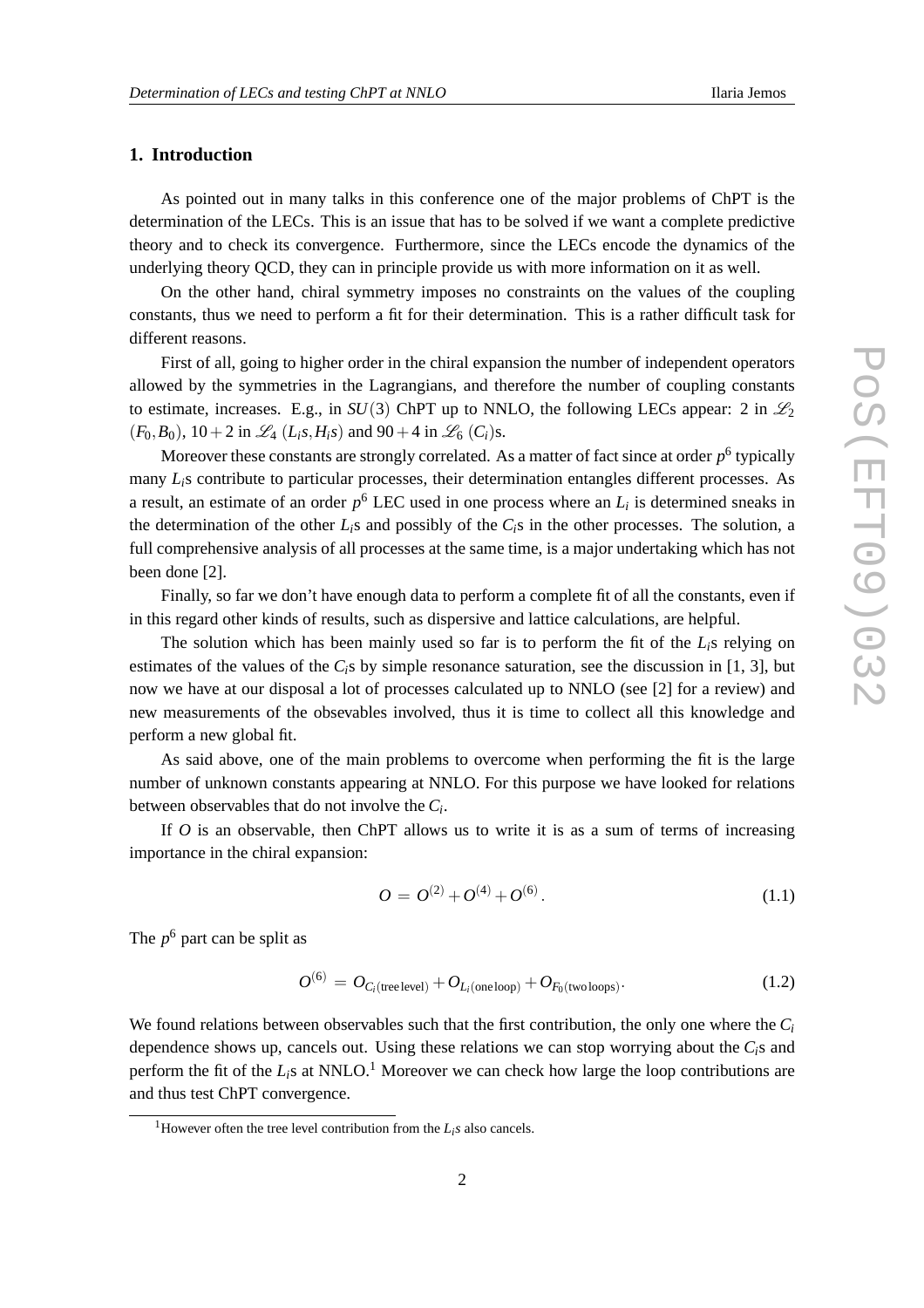So far we considered the following processes and quantities:  $\pi \pi$  and  $\pi K$  scattering,  $K_{\mu}$  ( $K \rightarrow$  $\pi \pi e \nu$ ), scalar form factors  $(F_S^{\pi/K})$  $S^{n/\kappa}(t)$ ), meson masses, meson decay constants  $(F_{\pi/K})$ , vector form factors  $(F_V^{\pi/K}$  $V_V^{\mu/\kappa}$ ) and  $\eta \to \pi \pi \pi$ . We found many relations, but not all of them are equally useful for the fit purpose: some of them involve not yet well known observables and some others are long and complicated expressions. Hence in the following we only quote the most relevant ones. All results presented are preliminary. We discuss now the relations and then a first numerical check of some of them.

### **2. Relations between Observables**

#### **2.1** ππ **scattering**

The  $\pi\pi$  scattering amplitude can be written as a function  $A(s,t,u)$  which is symmetric in the last two arguments:

$$
A(\pi^a \pi^b \to \pi^c \pi^d) = \delta^{a,b} \delta^{c,d} A(s,t,u) + \delta^{c,d} \delta^{b,d} A(t,u,s) + \delta^{a,d} \delta^{b,c} A(u,t,s), \tag{2.1}
$$

where  $s, t, u$  are the usual Mandelstam variables. The isospin amplitudes  $T^I(s,t)$   $(I = 0,1,2)$  are

$$
T^{0}(s,t) = 3A(s,t,u) + A(t,u,s) + A(u,s,t),
$$
  
\n
$$
T^{1}(s,t) = A(s,t,u) - A(u,s,t), \qquad T^{2}(s,t) = A(t,u,s) + A(u,s,t),
$$
\n(2.2)

and are expanded in partial waves

$$
T^{I}(s,t) = 32\pi \sum_{\ell=0}^{+\infty} (2\ell+1) P_{\ell}(\cos\theta) t_{\ell}^{I}(s),
$$
\n(2.3)

where *t* and *u* have been written as  $t = -\frac{1}{2}$  $\frac{1}{2}(s-4m_{\pi}^2)(1-\cos\theta), u=-\frac{1}{2}$  $\frac{1}{2}(s-4m_{\pi}^2)(1+\cos\theta)$ . Near threshold the  $t_{\ell}^I$  are further expanded in terms of the threshold parameters

$$
t_{\ell}^{I}(s) = q^{2\ell}(a_{\ell}^{I} + b_{\ell}^{I}q^{2} + \mathcal{O}(q^{4})) \quad q^{2} = \frac{1}{4}(s - 4m_{\pi}^{2}),
$$
\n(2.4)

where  $a_{\ell}^I, b_{\ell}^I$ ... are the scattering lengths, slopes,.... We studied only those observables where a dependence on the *C*<sub>*i*</sub>s shows up. Using  $s + t + u = 4m_{\pi}^2$  we can write the amplitude to order  $p^6$  as

$$
A(s,t,u) = b_1 + b_2s + b_3s^2 + b_4(t-u)^2 + b_5s^3 + b_6s(t-u)^2 + \text{non polynomial part} \tag{2.5}
$$

The tree level Feynman diagrams give polynomial contributions to  $A(s,t,u)$  which must be expressible in terms of  $b_1, \ldots, b_6$ . As a consequence, we obtain the following five relations among the scattering lengths:

$$
\left[3b_1^1 + 25a_2^2\right]_{C_i} = 10\left[a_2^0\right]_{C_i},\tag{2.6}
$$

$$
\left[5b_0^2 - 2b_0^0\right]_{C_i} + 9\left[2b_1^1 - 3a_1^1\right]_{C_i} = 3\left[5a_0^2 - 2a_0^0\right]_{C_i},\tag{2.7}
$$

$$
[-5b_2^2 + 2b_2^0]_{C_i} = 21 [a_3^1]_{C_i},
$$
\n(2.8)

$$
20 [b_2^2 - b_2^0 - a_2^2 + a_2^0]_{C_i} = [3a_1^1 + b_0^2]_{C_i},
$$
\n(2.9)

$$
-10\left[b_0^2 - 18b_2^0 + 18a_2^0\right]_{C_i} = \left[2b_0^0 + 18a_1^1\right]_{C_i},\tag{2.10}
$$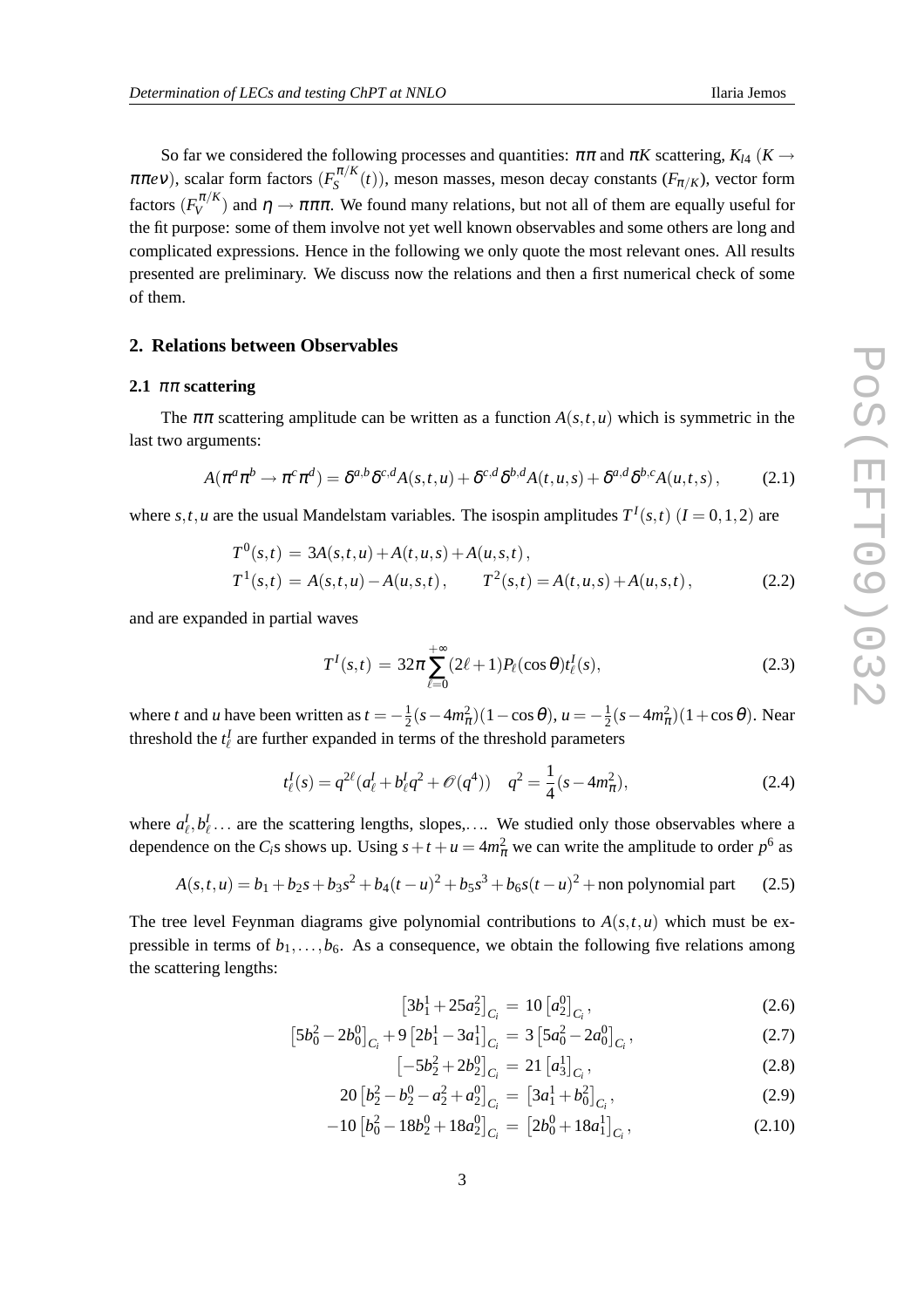where the symbol  $[\ldots]_{C_i}$  indicates that these relations are valid for the parts depending on the  $C_i$ s only. In fact, since these relations hold for every contribution to the polynomial part, they are valid at NLO too and both for  $n_f = 2$ , 3. Therefore they do not get contributions from the  $L_i$ s at NLO, but only at NNLO thanks to the non polynomial part of Eq. (2.5).

# **2.2** <sup>π</sup>*K* **scattering**

The  $\pi K$  scattering amplitude has amplitudes  $T^I(s,t,u)$  in the isospin channels  $I = 1/2,3/2$ . As for  $\pi\pi$  scattering, it is possible to define scattering lengths  $a_{\ell}^I$ ,  $b_{\ell}^I$ . So we introduce the partial wave expansion of the isospin amplitudes

$$
T^{I}(s,t,u) = 16\pi \sum_{\ell=0}^{+\infty} (2\ell+1) P_{\ell}(\cos\theta) t_{\ell}^{I}(s), \qquad (2.11)
$$

and we expand the  $t^I_{\ell}(s)$  near threshold:

$$
t_{\ell}^{I}(s) = \frac{1}{2} \sqrt{s} q_{\pi K}^{2\ell} \left( a_{\ell}^{I} + b_{\ell}^{I} q_{\pi K}^{2} + \mathcal{O}(q_{\pi K}^{4}) \right), \qquad q_{\pi K}^{2} = \frac{s}{4} \left( 1 - \frac{(m_{K} + m_{\pi})^{2}}{s} \right) \left( 1 - \frac{(m_{K} - m_{\pi})^{2}}{s} \right),
$$

and  $t = -2q_{\pi K}^2 (1 - \cos \theta)$ ,  $u = -s - t + 2m_K^2 + 2m_{\pi}^2$ . Again we studied only those observables where a dependence on the *Ci*s shows up.

It is also customary to introduce the crossing symmetric and antisymmetric amplitudes  $T^{\pm}(s,t,u)$ which can be expanded around  $t = 0$ ,  $s = u$  using  $v = (s - u)/(4m_K)$  (subthreshold expansion):

$$
T^+(s,t,u) = \sum_{i,j=0}^{\infty} c_{ij}^+ t^i v^{2j}, \qquad T^-(s,t,u) = \sum_{i,j=0}^{\infty} c_{ij}^- t^i v^{2j+1}.
$$
 (2.12)

In  $c_{01}^-$  and  $c_{20}^-$  the same combination  $-C_1 + 2C_3 + 2C_4$  appears [4], thus

$$
16m_K^4\left[c_{01}^{-}\right]_{C_i} = 3\left[c_{20}^{-}\right]_{C_i}.\tag{2.13}
$$

Eq.  $(2.13)$  leads to two relations between the scattering lengths which hold only in the  $p<sup>6</sup>$  case; there is a dependence on  $L_3$  and  $L_5$  from the NLO contribution.

#### **2.3** ππ **and** <sup>π</sup>*K* **scattering**

Considering the  $\pi\pi$  and  $\pi K$  system together we get five more relations due to the identities

$$
[b_5]_{C_i} = [c_{30}^+]_{C_i} + \frac{3}{4m_K} [c_{20}^-]_{C_i}, \qquad [b_6]_{C_i} = \frac{1}{4m_K} [c_{20}^-]_{C_i} + \frac{1}{16m_K} [c_{11}^+]_{C_i}, \qquad (2.14)
$$

where  $c_{ij}^-(c_{ij}^+)$  are expressed in units of  $m_\pi^{2i+2j+1}(m_\pi^{2i+2j})$ . These relations and those in the previous subsection are rather long in terms of the threshold parameters.

#### **2.4** *Ke*<sup>4</sup>

The decay  $K^+(p) \to \pi^+(p_1)\pi^-(p_2)e^+(p_\ell)v(p_\nu)$  is given by the amplitude [5]

$$
T = \frac{G_F}{\sqrt{2}} V_{us}^* \bar{u}(p_V) \gamma_\mu (1 - \gamma_5) v(p_\ell) (V^\mu - A^\mu)
$$
\n(2.15)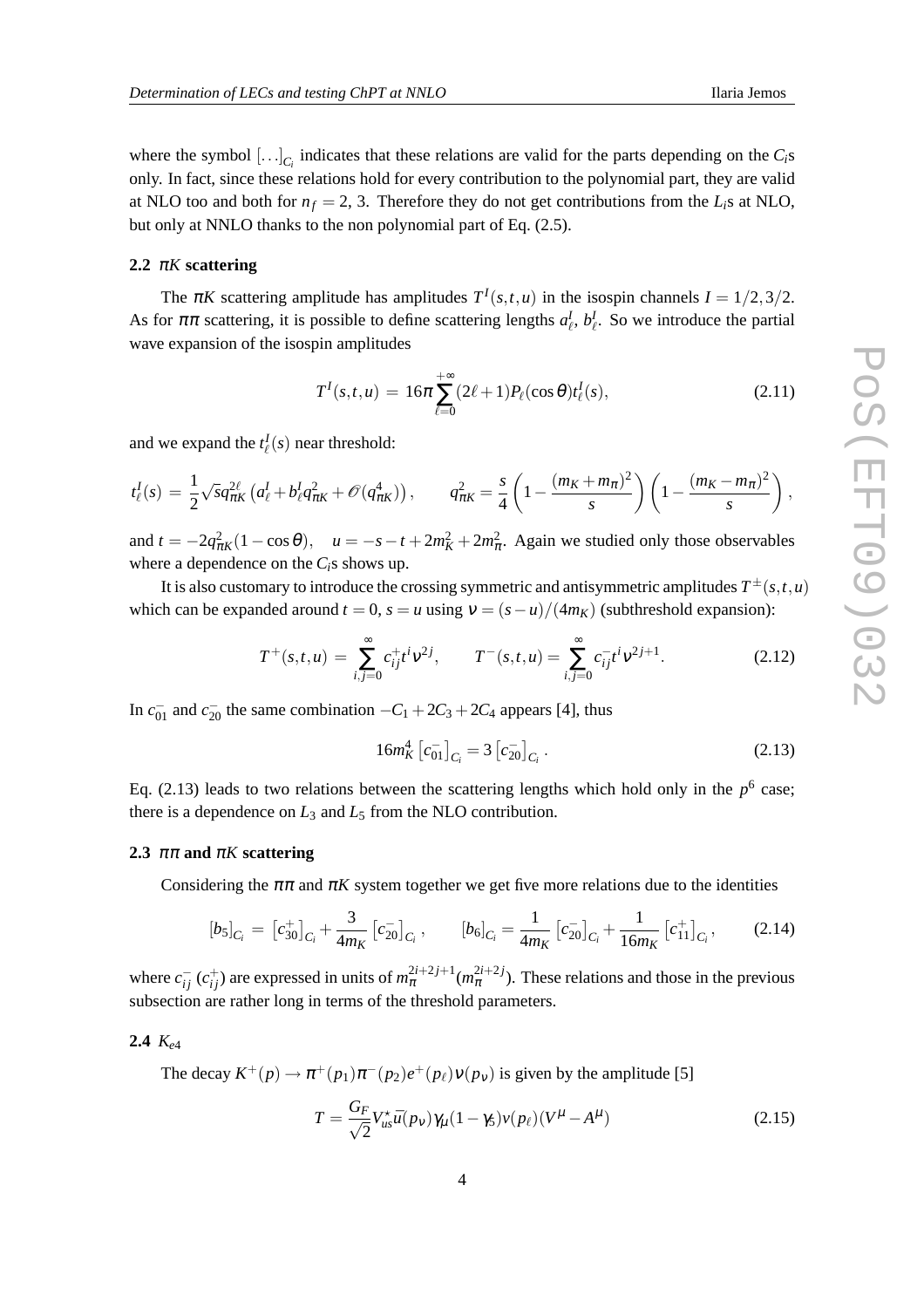where  $V^{\mu}$  and  $A^{\mu}$  are parametrized in terms of four form factors: *F*, *G*, *H* and *R* (but the *R*-form factor is negligible in decays with an electron in the final state). Using partial wave expansion and neglecting *d* wave terms one obtains [6]:

$$
F_s = f_s + f'_s q^2 + f''_s q^4 + f'_e s_e / 4m_\pi^2 + \dots \quad (S \text{ wave}), \qquad (2.16)
$$

and similar expressions for the other partial waves and form factors. Here  $s_\pi(s_e)$  is the invariant mass of dipion (dilepton) system, and  $q^2 = s_{\pi}/(4m_{\pi}^2) - 1$ . We found one relation involving  $F_s$ :

$$
\left[f_s''\right]_{C_i} F_\pi^4 \frac{\sqrt{2}F_\pi}{m_K} = 64 m_\pi^4 \left[c_{30}^+\right]_{C_i} \frac{F_\pi^6}{m_\pi^6} \tag{2.17}
$$

This translates into a relation between  $\pi \pi$ ,  $\pi K$  scattering lengths and  $f''_s$ .

#### **2.5 Scalar Form Factors and Masses**

The scalar form factors for the pions and the kaons are defined as

$$
F_{ij}^{M_1M_2}(t) = \langle M_2(p)|\bar{q}_i q_j|M_1(q)\rangle, \qquad (2.18)
$$

where  $t = p - q$ ,  $i, j = u, d, s$  are flavour indices and  $M_i$  denotes a meson state with the indicated momentum. Due to isospin symmetry not all of them are independent, therefore we consider only

$$
F_S^{\pi} = 2F_{uu}^{\pi^0 \pi^0} F_{S_s}^{\pi} = F_{ss}^{\pi^0 \pi^0}, \qquad F_{S_s}^K = F_{ss}^{K^0 K^0}, F_S^K = F_{su}^K + F_{Sd}^K = F_{uu}^{K^0 K^0} + F_{dd}^{K^0 K^0}, \qquad F_S^{\pi K} = F_{su}^{K^+ \pi^0}.
$$
 (2.19)

There are two relations between  $F_S(t=0)$  and the ChPT expansion of the masses  $M_{\pi}^2$ ,  $M_K^2$ .

$$
2B_0 \left[ M_{\pi}^2 \right]_{C_i} = \frac{1}{3} \left\{ \left( 2m_K^2 - m_{\pi}^2 \right) \left[ F_{SS}^{\pi}(0) \right]_{C_i} + m_{\pi}^2 \left[ F_S^{\pi}(0) \right]_{C_i} \right\}
$$
  
\n
$$
2B_0 \left[ M_K^2 \right]_{C_i} = \frac{1}{3} \left\{ \left( 2m_K^2 - m_{\pi}^2 \right) \left[ F_{SS}^K(0) \right]_{C_i} + m_{\pi}^2 \left[ F_S^K(0) \right]_{C_i} \right\}.
$$
\n(2.20)

One could arrive to the same conclusion using the Feynman-Hellmann Theorem (see e.g. [7] or [8]) which implies for  $q = u, d, s$  and  $M = \pi, K$ 

$$
F_{Sq}^{M}(t=0) = \langle M|\bar{u}u|M\rangle = \frac{\partial m_{M}^{2}}{\partial m_{q}}.
$$
\n(2.21)

On the other hand the ChPT expansion leads to

$$
\left[M_{\pi}^{2}\right]_{C_{i}} = \sum_{i} C_{i}(m_{q})^{3} = f(m_{u}, m_{d}, m_{s}),\tag{2.22}
$$

that is an homogeneous function of order three. Thanks to the Euler Theorem,  $\left[M_{\pi}^2\right]_{C_i}$  can be written in terms of its derivatives  $(f(\mathbf{x})) = \frac{1}{3} \sum_{i=1}^{n} \frac{\partial f}{\partial x_i}$  $\frac{\partial f}{\partial x_i} x_i$  **x** ∈ R<sup>*n*</sup>). These are exactly the relations in Eq. (2.20). Something similar holds for the  $p^4$  expression but with a factor  $1/2$  instead of  $1/3$ .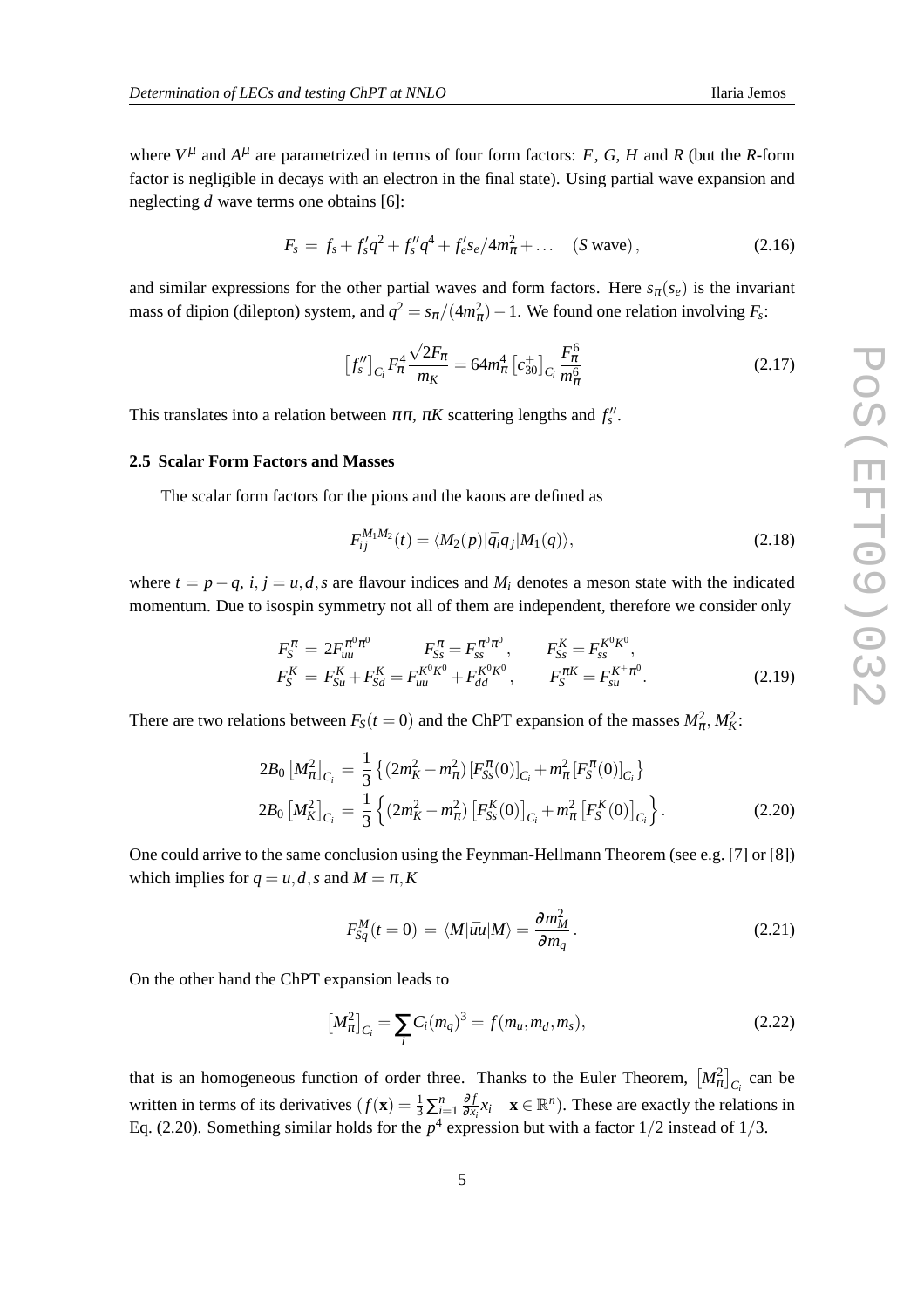# **2.6 Other Relations**

Here we present just a general overview of the other relations found:

- Decay constants, Masses and Scalar Form Factors : two more relations
- Vector Form Factors: no new non trivial relation
- $\eta \rightarrow 3\pi$ : no relations
- Considering all together Scalar Form Factors, Masses, Decay Constants,  $\pi \pi$  scattering and  $\pi K$  scattering : one extra (difficult) relation, essentially the equivalent of the relation in [9].
- Another relation between  $K_{\ell 4}$  form factors  $(F_p, G_s, G'_s, G''_s)$ ,  $\pi K$  and  $\pi \pi$  coefficients, and scalar form factors.

#### **3. Numerical Analysis**

In this section we present first results of a numerical analysis of the relations appearing in Eqs. (2.13) and (2.17). For both of them we evaluated numerically the relevant quantities (i.e.  $T^{\pm}$ for  $\pi K$  scattering and  $F_s$  for  $K_{\ell 4}$ ) setting for the  $L_i$ s the values of fit 10 and the  $C_i$ s= 0. Then we performed a fit to the expressions in Eqs. (2.12) and (2.16) respectively. This is the part of the quantities that does not come from the  $C_i$  and which needs to be subtracted from the experimental results to test the relations. The experimental part is evaluated from the dispersive results for <sup>π</sup>*K* scattering [10] and experiment for  $K_{\ell 4}$  [11, 12]. We found that the relations are not well satisfied. The reason for these discrepancies is still under investigation.

### **3.1** <sup>π</sup>*K* **scattering**

The fit of the subthreshold expansion (2.12) to the ChPT NNLO result is shown in Figs. 1 and 2 (notice there are three surfaces in each plot) and the resulting to be subtracted threshold parameters are shown in Tabs. 1 and 2. Using the results of Tab. 2 we get for the to be subtracted part of the



t (Gev $^2$ ) s-u (Gev<sup>2</sup>) -1 0 1 2 T - -0.05 0  $0.05$  0 0.05

**Figure 1:**  $T^+$  as a function of *t* and  $s - u$ . Red points are numerics generated with *Li*s=fit10 and *C*<sub>*i*</sub>s= 0. Fitting is with  $\sum_i \sum_j c_{ij}^{\dagger} t^i v^{2j+1}$ . Blue surface:  $i + 2j \leq 5$ . Green surface:  $i + 2j \leq 4$ 

**Figure 2:**  $T^-$  as a function of  $t$  and  $s - u$ . Red points are numerics generated with *Li*s=fit10 and  $C_i$ s= 0. Fitting is with  $\sum_i \sum_j c_{ij}^{\dagger} t^i v^{2j+1}$ . Blue surface:  $i + 2j \leq 5$ . Green surface:  $i + 2j \leq 4$ 

relation (2.13):

$$
\frac{F_{\pi}^6}{m_{\pi}^3}(1.582) \iff \frac{F_{\pi}^6}{m_{\pi}^3}(1.278). \tag{3.1}
$$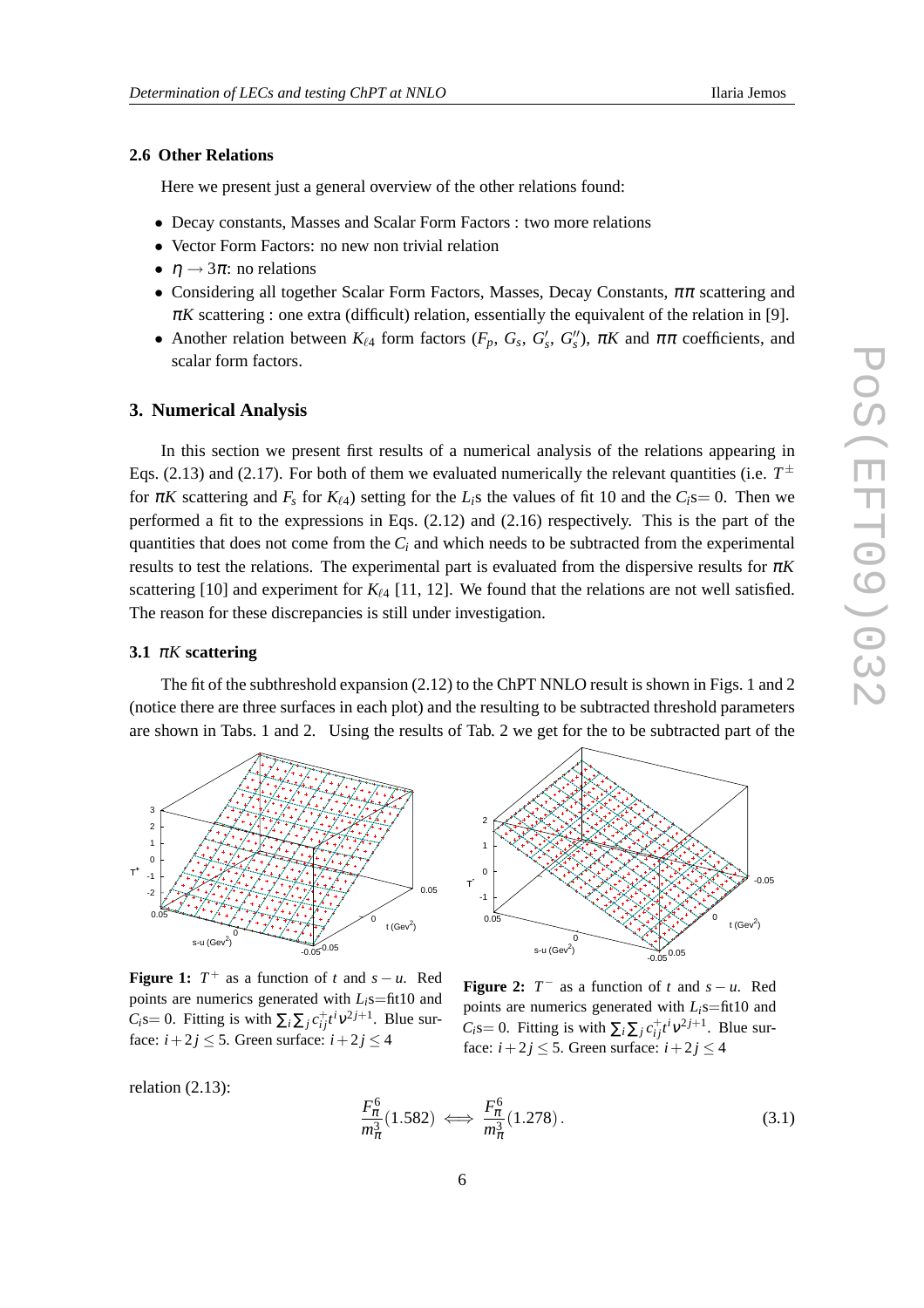| Subthreshold parameters $(C_i s = 0, L_i s = fit10)$ |          |                |          |  |
|------------------------------------------------------|----------|----------------|----------|--|
| $10c_{00}^{+}$                                       | $-0.709$ | $c_{10}^{+}$   | 1.101    |  |
| $10^2 c_{20}^+$                                      | $-0.485$ | $c_{01}^+$     | 3.467    |  |
| $10^2c_{30}^+$                                       | 0.186    | $c_{11}^+$     | $-0.131$ |  |
| $10^3c_{40}^+$                                       | 0.250    | $10^2c_{21}^+$ | 0.824    |  |

| Subthreshold parameters ( $C_i$ s=0, $L_i$ s=fit10) |         |                |         |  |  |
|-----------------------------------------------------|---------|----------------|---------|--|--|
| $c_{00}$                                            | 8.398   | $10c_{10}^-$   | 0.959   |  |  |
| $10^2c_{20}^-$                                      | 0.791   | $c_{01}$       | 0.426   |  |  |
| $10^4c_{30}^-$                                      | $-1.04$ | $10^2c_{11}^-$ | $-6.04$ |  |  |

**Table 1:** Values of  $c_{ij}^+$  (in unit of  $m_{\pi}^{2(i+j)}$ ) from fit with  $i + 2j \leq 5$  (see Figure 1)

**Table 2:** Values of  $c_{ij}^-$  (in units of  $m_{\pi}^{2i+2j+1}$ ) from fit with  $i + 2j \le 5$  (see Figure 2).

The dispersive analysis [10] gives the experimental results for both sides of (2.13)

$$
\frac{F_{\pi}^{6}}{m_{\pi}^{3}}(1.70 \pm 0.02) \iff \frac{F_{\pi}^{6}}{m_{\pi}^{3}}(1.9 \pm 0.18)
$$
\n(3.2)

The difference  $(3.2)$ − $(3.1)$  is what should satisfy  $(2.13)$ :

$$
0.12 \pm 0.02 \stackrel{?}{=} 0.6 \pm 0.18 \tag{3.3}
$$

As you see in (3.3) the right and the left hand side are not in agreement. Probably it is the same discrepancy found between ChPT [4],  $c_{20}^-$  = 0.013, and dispersive results [10]  $c_{20}^-$  = 0.0085  $\pm$ 0.0001 noticed before [4]. This is related to the conflicting  $C_i$  determinations in [13].

# **3.2** *Kl*<sup>4</sup>

We now do the same analysis for *F<sup>s</sup>* . As shown in Figure 3 we performed two fits with different degree polynomials. The higher degree fits better the dependence on *s*<sup>ℓ</sup> even thought in the region probed experimentally in [11]  $\left(\frac{s_\ell}{4m_\pi^2}\leq 0.4 \text{ and } q^2 \leq 1\right)$  the lower degree polynomial fits well.  $f_s$  and  $f_e$  turns out to be in agreement between the two fits. We quote here the results for the blue fit. The uncertainties are a measure on how much the two fits differ:



**Figure 3:**  $F_s$  as a function of  $\frac{s_\ell}{4m_\pi}$  and  $q^2$ . Red point are numerics generated with  $L_i = \text{fit10}$  and  $C_i = 0$ . Green surface: fit with  $f_s(1 + \frac{f'_s}{f_s}q^2 + \frac{f''_s}{f_s}q^4 + \frac{f_e}{f_s}q^5)$  $\frac{f_e}{f_s} \frac{s_e}{4m_{\pi}^2}$ ). Blue surface: fit with  $f_s(1 + \frac{f'_s}{f_s}q^2 + \frac{f''_s}{f_s}q^4 + \frac{f''''_s}{f_s}q^6 + \frac{f_e}{f_s}q^5)$  $\frac{f_e}{f_s}\frac{s_e}{4m_\pi^2}\Big)$ 

$$
f_s = 5.924 \pm 0.002 \quad \frac{f'_s}{f_s} = 0.075 \pm 0.005 \quad \frac{f''_s}{f_s} = -0.03 \pm 0.009 \quad \frac{f'_e}{f_s} = 0.038 \pm 0.002 \quad (3.4)
$$